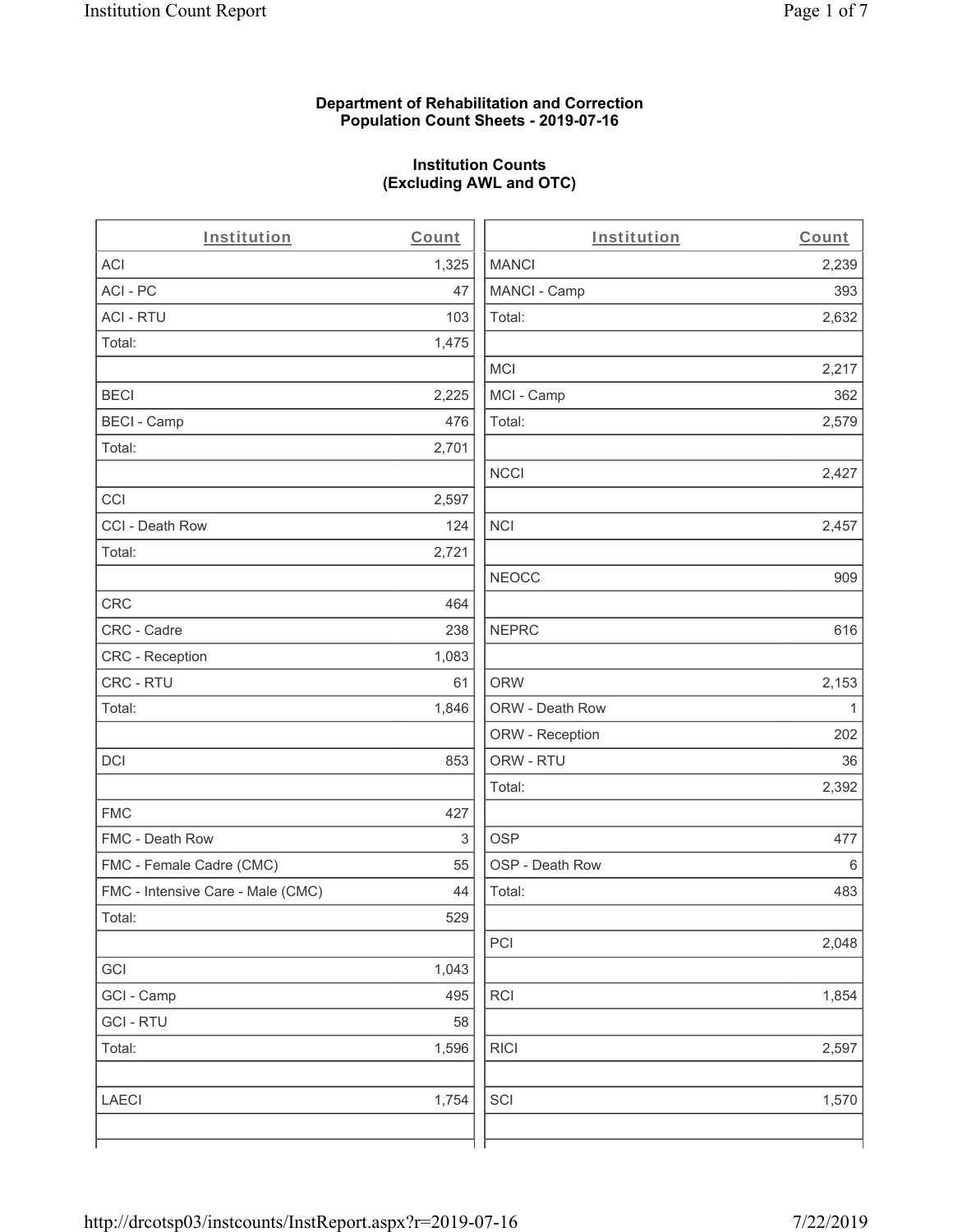| LECI                     | 2,037 | <b>SOCF</b>    | 1,197                              |
|--------------------------|-------|----------------|------------------------------------|
| LECI - Camp              | 182   | SOCF - RTU     | 77                                 |
| Total:                   | 2,219 | Total:         | 1,274                              |
| LOCI                     | 2,235 | <b>TCI</b>     | 902                                |
|                          |       | TCI - Camp     | 435                                |
| LORCI                    | 203   | Total:         | 1,337                              |
| LORCI - Cadre            | 141   |                |                                    |
| <b>LORCI - Reception</b> | 1,109 | <b>TOCI</b>    | 759                                |
| Total:                   | 1,453 | TOCI - PC      | 87                                 |
|                          |       | Total:         | 846                                |
| <b>MACI</b>              | 1,041 |                |                                    |
| MACI - Minimum           | 1,213 | <b>WCI</b>     | 1,309                              |
| Total:                   | 2,254 | <b>WCI-RTU</b> | 26                                 |
|                          |       | Total:         | 1,335                              |
|                          |       |                | <b>Total Population:</b><br>48,992 |

\* The Total Population includes 30 Offenders with Reason Codes 30 & 31. \*\* The Total Population includes 36 Offenders with Reason Code 0A.

# **Male Population by Security Level (Include AWL and Exclude OTC)**

| Security Level         |                   | <b>Body</b> | AWL            | (-OTC) | Total  |
|------------------------|-------------------|-------------|----------------|--------|--------|
| <b>Total Level E</b>   |                   | 1,006       | 6              | 5      | 1,007  |
| Total Level 4          |                   | 1,707       | 15             | 13     | 1,709  |
| Total Level 3          |                   | 11,930      | 166            | 146    | 11,950 |
| Total Level 2          |                   | 16,727      | 186            | 126    | 16,787 |
| Total Level 1          |                   | 13,480      | 156            | 81     | 13,555 |
| <b>Total Death Row</b> |                   | 135         | $\overline{2}$ | 2      | 135    |
|                        | <b>Total Male</b> | 44,985      | 531            | 373    | 45,143 |

## **Female Population by Institution (Include AWL and Exclude OTC)**

| Institution              | <b>Body</b> | <b>AWL</b> | $-1$ | Total |
|--------------------------|-------------|------------|------|-------|
| <b>DCI</b>               | 853         | 10         | 6    | 857   |
| <b>FMC</b>               | 18          |            |      | 19    |
| FMC - Female Cadre (CMC) | 55          |            |      | 55    |
| <b>NEPRC</b>             | 616         | 12         |      | 621   |
| <b>ORW</b>               | 2,152       | 35         | 18   | 2,169 |
| <b>ORW - Death Row</b>   |             |            |      |       |
|                          |             |            |      |       |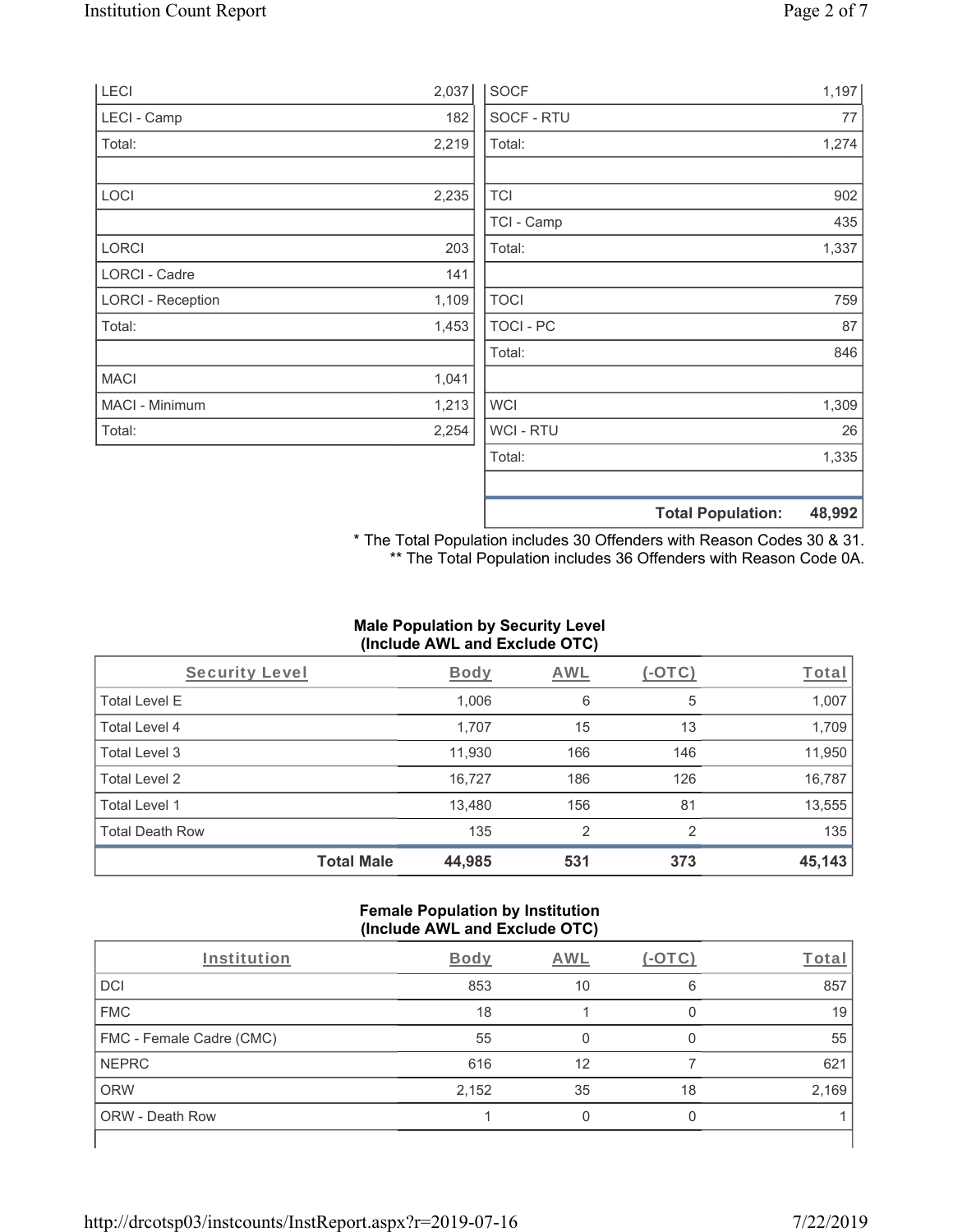| <b>ORW</b> - Reception |                          | 202    | 6   |     | 203    |
|------------------------|--------------------------|--------|-----|-----|--------|
| ORW - RTU              |                          | 36     |     |     | 36     |
|                        | <b>Total Female</b>      | 3.933  | 64  | 36  | 3,961  |
|                        |                          |        |     |     |        |
|                        | <b>Total Population:</b> | 48,918 | 595 | 409 | 49,104 |

## **Male Population by Institution: Security Level 5 and E (Include AWL and Exclude OTC)**

| Institution      |                      | <b>Body</b>      | <b>AWL</b>          | $($ -OTC $)$        | Total            |
|------------------|----------------------|------------------|---------------------|---------------------|------------------|
| ACI              |                      | $\sqrt{5}$       | $\mathsf{O}\xspace$ | $\boldsymbol{0}$    | 5                |
| CRC              |                      | $\overline{2}$   | $\mathsf{O}\xspace$ | $\mathsf{O}\xspace$ | $\sqrt{2}$       |
| CRC - Reception  |                      | $\overline{2}$   | $\boldsymbol{0}$    | 0                   | $\sqrt{2}$       |
| CRC - RTU        |                      | $\overline{4}$   | $\mathsf{O}\xspace$ | $\mathsf{O}\xspace$ | $\overline{4}$   |
| LECI             |                      | 11               | $\mathbf 0$         | $\mathsf{O}\xspace$ | 11               |
| LORCI            |                      | $\overline{2}$   | $\mathsf{O}\xspace$ | $\mathsf{O}\xspace$ | $\sqrt{2}$       |
| <b>MACI</b>      |                      | 17               | $\boldsymbol{0}$    | $\mathsf{O}\xspace$ | 17               |
| <b>MANCI</b>     |                      | $\,6$            | $\mathsf{O}\xspace$ | $\mathsf{O}\xspace$ | $\,6\,$          |
| MCI              |                      | $\mathbf{1}$     | $\mathbf 0$         | $\mathsf{O}\xspace$ | 1                |
| <b>NEOCC</b>     |                      | $\sqrt{5}$       | $\mathsf{O}\xspace$ | $\mathsf{O}\xspace$ | $\sqrt{5}$       |
| <b>OSP</b>       |                      | 373              | $\mathbf 1$         | 1                   | 373              |
| <b>RCI</b>       |                      | $\boldsymbol{9}$ | $\mathsf{O}\xspace$ | $\mathsf{O}\xspace$ | $\boldsymbol{9}$ |
| <b>RICI</b>      |                      | 1                | $\mathbf 0$         | $\mathsf{O}\xspace$ | $\mathbf{1}$     |
| SOCF             |                      | 433              | $\sqrt{4}$          | $\,$ 3 $\,$         | 434              |
| <b>TCI</b>       |                      | $\sqrt{3}$       | $\mathbf 0$         | $\mathsf{O}\xspace$ | $\sqrt{3}$       |
| <b>TOCI</b>      |                      | 103              | $\mathbf 0$         | $\mathbf 0$         | 103              |
| <b>TOCI - PC</b> |                      | $\overline{4}$   | $\mathsf{O}\xspace$ | $\mathsf{O}\xspace$ | $\overline{4}$   |
| WCI              |                      | 19               | $\mathbf{1}$        | 1                   | 19               |
| WCI - RTU        |                      | $6\phantom{1}6$  | $\mathbf 0$         | $\mathsf 0$         | 6                |
|                  | <b>Total Level 5</b> | 1,006            | $6\phantom{1}6$     | 5                   | 1,007            |

## **Male Population by Institution: Security Level 4 (Include AWL and Exclude OTC)**

| <b>Body</b> | AWL | '-OTC | Total             |
|-------------|-----|-------|-------------------|
|             |     |       |                   |
| 12          |     |       | $12 \overline{ }$ |
| 6           |     |       | 6                 |
| 10          |     |       | 10                |
|             |     |       |                   |
|             |     |       |                   |
|             |     |       |                   |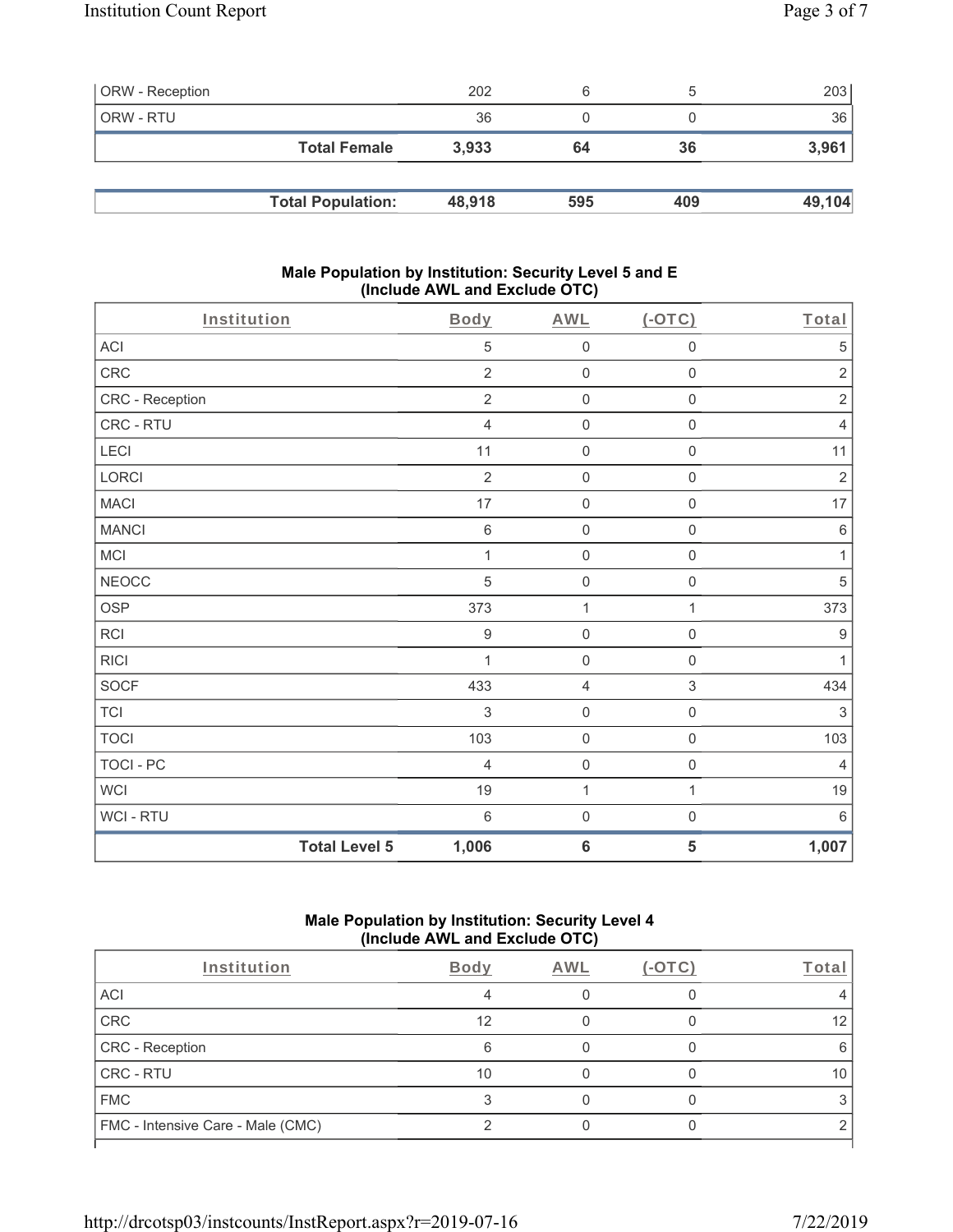| LECI                     | $6\,$                         | 1                   | 1                   | $\,6$                     |
|--------------------------|-------------------------------|---------------------|---------------------|---------------------------|
| LOCI                     | 1                             | 5                   | 5                   | 1                         |
| LORCI                    | $6\,$                         | 0                   | $\boldsymbol{0}$    | $\,6\,$                   |
| <b>LORCI - Cadre</b>     | 1                             | 0                   | $\mathbf 0$         | 1                         |
| <b>LORCI - Reception</b> | $\mathfrak{S}$                | $\mathsf{O}\xspace$ | $\mathbf 0$         | 3                         |
| <b>MACI</b>              | 22                            | 1                   | 1                   | 22                        |
| <b>MANCI</b>             | 39                            | $\mathbf{1}$        | 1                   | 39                        |
| ${\tt NEOCC}$            | $\,8\,$                       | $\mathbf 0$         | 0                   | 8                         |
| OSP                      | 80                            | 1                   | $\mathbf 0$         | 81                        |
| RCI                      | $\overline{2}$                | $\mathbf 0$         | $\mathbf 0$         | $\overline{2}$            |
| SOCF                     | 749                           | 5                   | 4                   | 750                       |
| SOCF - RTU               | 77                            | $\boldsymbol{0}$    | $\mathbf 0$         | 77                        |
| <b>TCI</b>               | 12                            | $\boldsymbol{0}$    | $\mathbf 0$         | 12                        |
| <b>TOCI</b>              | 641                           | 1                   | 1                   | 641                       |
| TOCI - PC                | 16                            | $\mathsf{O}\xspace$ | $\mathsf{O}\xspace$ | 16                        |
| <b>WCI</b>               | $\sqrt{3}$                    | 0                   | 0                   | $\ensuremath{\mathsf{3}}$ |
| WCI - RTU                | 4                             | $\mathbf 0$         | 0                   | 4                         |
|                          | <b>Total Level 4</b><br>1,707 | 15                  | 13                  | 1,709                     |

# **Male Population by Institution: Security Level 3 (Include AWL and Exclude OTC)**

| <b>Institution</b>                | <b>Body</b>      | <b>AWL</b>       | $(-OTC)$         | Total            |
|-----------------------------------|------------------|------------------|------------------|------------------|
| ACI                               | 19               | $\boldsymbol{0}$ | $\boldsymbol{0}$ | 19               |
| ACI-PC                            | 10               | $\mathbf 0$      | $\boldsymbol{0}$ | 10               |
| CCI                               | 1                | $\mathbf 0$      | $\boldsymbol{0}$ | 1                |
| CRC                               | 306              | 10               | 10               | 306              |
| CRC - Cadre                       | 41               | $\mathbf 0$      | 0                | 41               |
| CRC - Reception                   | 835              | 19               | 17               | 837              |
| CRC - RTU                         | 45               | $\mathbf 0$      | $\boldsymbol{0}$ | 45               |
| CRC - Youth                       | $\mathbf 0$      | 1                | 1                | $\overline{0}$   |
| <b>FMC</b>                        | $\boldsymbol{9}$ | $\mathbf 0$      | $\boldsymbol{0}$ | $\boldsymbol{9}$ |
| FMC - Intensive Care - Male (CMC) | 4                | $\mathbf 0$      | $\boldsymbol{0}$ | $\overline{4}$   |
| <b>GCI-RTU</b>                    | 1                | $\mathbf 0$      | $\boldsymbol{0}$ | 1                |
| <b>LAECI</b>                      | 6                | $\mathbf 0$      | $\boldsymbol{0}$ | 6                |
| LECI                              | 1,975            | 10               | $\, 8$           | 1,977            |
| LOCI                              |                  | $\mathbf 0$      | 0                | 1                |
| LORCI                             | 62               | 55               | 51               | 66               |
| LORCI - Cadre                     | 7                | $\mathbf 0$      | $\mathbf 0$      | $\overline{7}$   |
| <b>LORCI - Reception</b>          | 786              | 0                | $\mathbf 0$      | 786              |
| <b>MACI</b>                       | 880              | 3                | 1                | 882              |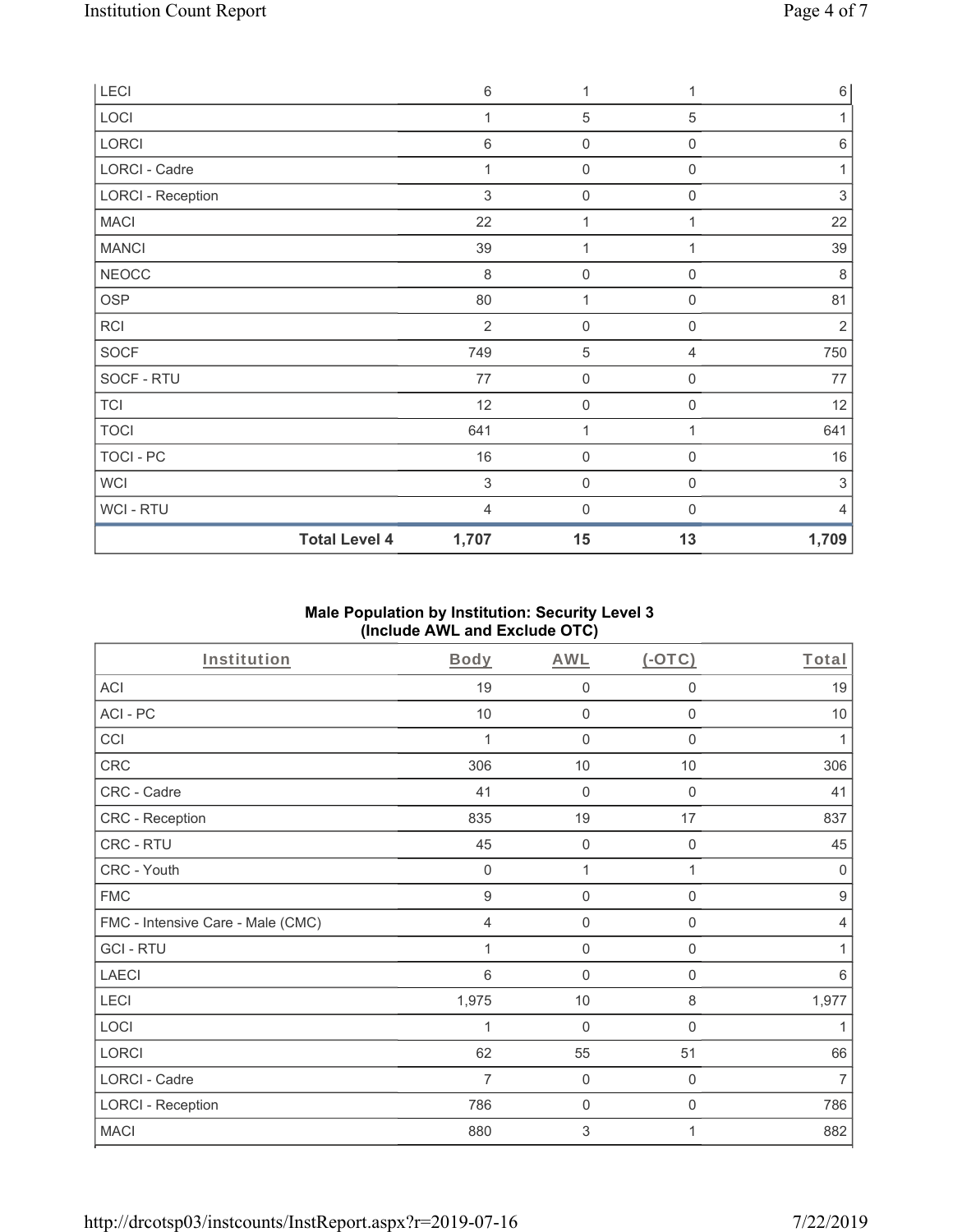| <b>MANCI</b> |                      | 2,131                     | 26                  | 24                  | 2,133          |
|--------------|----------------------|---------------------------|---------------------|---------------------|----------------|
| <b>MCI</b>   |                      | $\ensuremath{\mathsf{3}}$ | $\mathsf{O}\xspace$ | 0                   | $\sqrt{3}$     |
| NCCI         |                      | 8                         | $\mathsf{O}\xspace$ | $\boldsymbol{0}$    | $\,8\,$        |
| <b>NCI</b>   |                      | 8                         | $\mathbf{1}$        |                     | $\,8\,$        |
| <b>NEOCC</b> |                      | 887                       | $\,8\,$             | 7                   | 888            |
| OSP          |                      | $\sqrt{3}$                | $\mathbf 0$         | 0                   | $\sqrt{3}$     |
| PCI          |                      | 36                        | $\overline{2}$      | $\mathsf{O}\xspace$ | 38             |
| RCI          |                      | 1,643                     | 14                  | 11                  | 1,646          |
| <b>RICI</b>  |                      | $\overline{7}$            | 1                   | 1                   | $\overline{7}$ |
| SCI          |                      | 11                        | $\mathsf{O}\xspace$ | 0                   | 11             |
| SOCF         |                      | 14                        | $\mathsf{O}\xspace$ | $\mathbf 0$         | 14             |
| <b>TCI</b>   |                      | 822                       | $\overline{2}$      | $\overline{2}$      | 822            |
| TCI - Camp   |                      | 1                         | $\mathbf 0$         | 0                   | 1              |
| <b>TOCI</b>  |                      | 14                        | $\mathsf{O}\xspace$ | 0                   | 14             |
| TOCI - PC    |                      | 67                        | $\mathsf{O}\xspace$ | 0                   | 67             |
| WCI          |                      | 1,273                     | 14                  | 12                  | 1,275          |
| WCI - RTU    |                      | 14                        | $\mathsf{O}\xspace$ | 0                   | 14             |
|              | <b>Total Level 3</b> | 11,930                    | 166                 | 146                 | 11,950         |

# **Male Population by Institution: Security Level 2 (Include AWL and Exclude OTC)**

| Institution                       | Body           | <b>AWL</b>          | $($ -OTC $)$     | Total            |
|-----------------------------------|----------------|---------------------|------------------|------------------|
| <b>ACI</b>                        | 746            | 5                   | 3                | 748              |
| ACI-PC                            | 27             | 1                   | $\mathbf 0$      | 28               |
| <b>ACI - RTU</b>                  | 74             | $\mathbf 0$         | $\mathbf 0$      | 74               |
| <b>BECI</b>                       | 1,600          | 16                  | $\,8\,$          | 1,608            |
| <b>BECI - Camp</b>                | $\overline{2}$ | $\mathbf 0$         | $\mathbf 0$      | $\sqrt{2}$       |
| CCI                               | 2,028          | 11                  | $\overline{7}$   | 2,032            |
| CRC                               | 66             | 5                   | $\sqrt{5}$       | 66               |
| CRC - Cadre                       | 197            | $\mathsf{O}\xspace$ | $\mathbf 0$      | 197              |
| CRC - Reception                   | 138            | 5                   | $\sqrt{5}$       | 138              |
| CRC - RTU                         | $\overline{2}$ | $\mathbf 0$         | $\boldsymbol{0}$ | $\overline{2}$   |
| <b>FMC</b>                        | $\,8\,$        | 1                   | $\boldsymbol{0}$ | $\boldsymbol{9}$ |
| FMC - Intensive Care - Male (CMC) | 11             | $\mathbf 0$         | $\boldsymbol{0}$ | 11               |
| GCI                               | 403            | $\overline{2}$      | 1                | 404              |
| GCI - Camp                        | 1              | $\mathbf 0$         | $\boldsymbol{0}$ | 1                |
| <b>GCI-RTU</b>                    | 42             | $\mathbf 0$         | $\boldsymbol{0}$ | 42               |
| <b>LAECI</b>                      | 1,158          | 26                  | 22               | 1,162            |
| LECI                              | 44             | $\mathbf 0$         | 0                | 44               |
| LOCI                              | 1,311          | 5                   | 5                | 1,311            |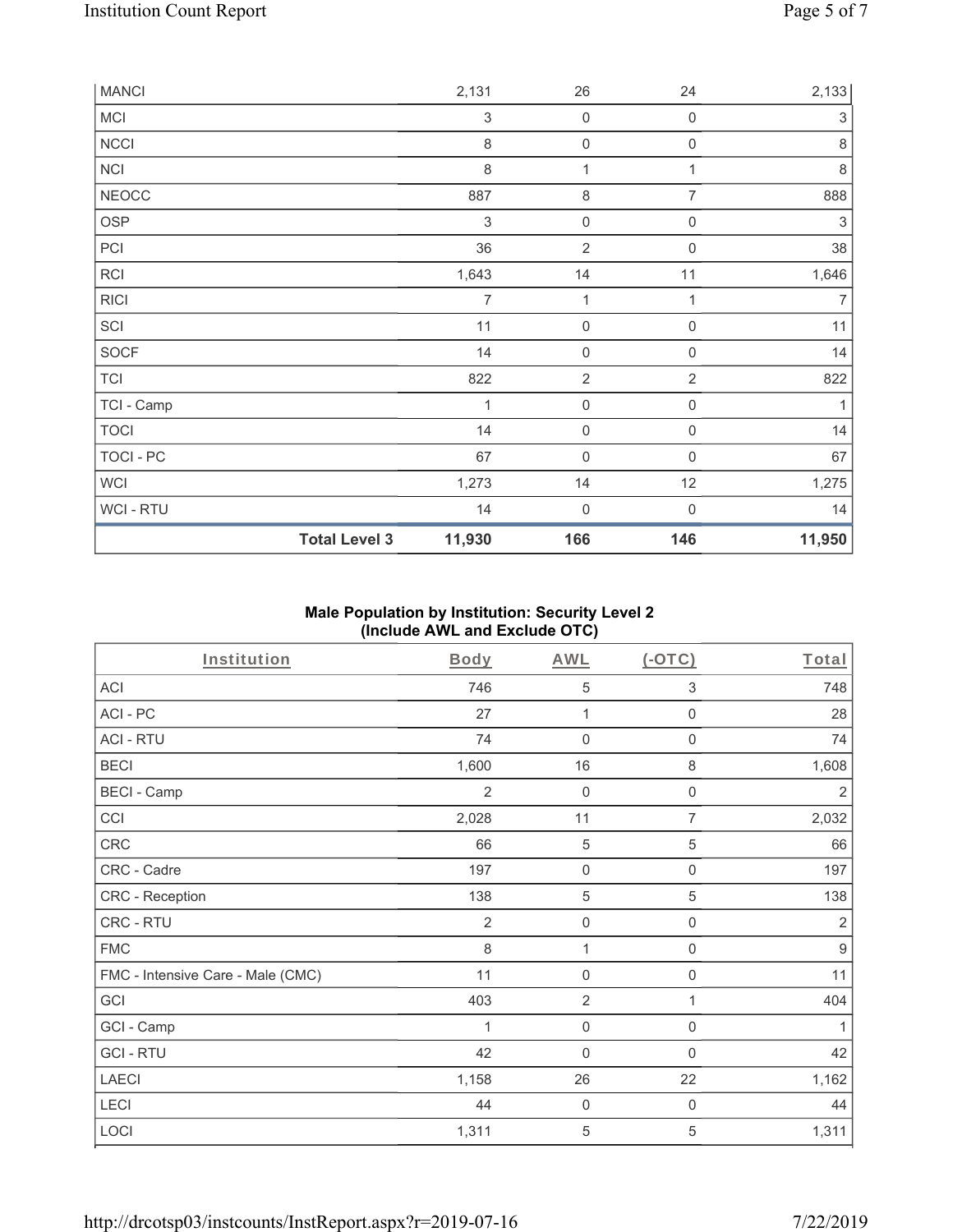| <b>Total Level 2</b>     | 16,727 | 186                       | 126                 | 16,787 |
|--------------------------|--------|---------------------------|---------------------|--------|
| <b>WCI</b>               | 13     | $\mathbf 0$               | $\mathsf{O}\xspace$ | 13     |
| <b>TOCI</b>              | 1      | $\mathsf{O}\xspace$       | 0                   | 1      |
| TCI - Camp               | 1      | $\mathbf 0$               | 0                   | 1      |
| <b>TCI</b>               | 23     | $\mathbf 0$               | $\mathsf{O}\xspace$ | 23     |
| <b>SOCF</b>              | 1      | $\mathbf 0$               | $\mathsf{O}\xspace$ | 1      |
| SCI                      | 1,067  | 13                        | $10$                | 1,070  |
| <b>RICI</b>              | 1,455  | 21                        | $10$                | 1,466  |
| <b>RCI</b>               | 199    | 1                         | $\mathsf{O}\xspace$ | 200    |
| PCI                      | 945    | $\,8\,$                   | $\sqrt{3}$          | 950    |
| <b>NEOCC</b>             | 9      | $\mathbf 0$               | 0                   | $9\,$  |
| <b>NCI</b>               | 1,627  | 13                        | 11                  | 1,629  |
| <b>NCCI</b>              | 1,180  | $\boldsymbol{9}$          | $\,6\,$             | 1,183  |
| MCI - Camp               | 1      | $\mathbf 0$               | 0                   | 1      |
| MCI                      | 1,693  | $\boldsymbol{9}$          | 4                   | 1,698  |
| <b>MANCI</b>             | 29     | $\mathsf{O}\xspace$       | $\mathsf{O}\xspace$ | 29     |
| <b>MACI</b>              | 122    | $\,$ 3 $\,$               | $\overline{2}$      | 123    |
| <b>LORCI - Reception</b> | 245    | $\ensuremath{\mathsf{3}}$ | $\overline{2}$      | 246    |
| LORCI - Cadre            | 133    | $\mathbf 0$               | $\mathsf 0$         | 133    |
| LORCI                    | 125    | 29                        | 22                  | 132    |

## **Male Population by Institution: Security Level 1 (Include AWL and Exclude OTC)**

| Institution                       | Body | <b>AWL</b>      | $(-OTC)$                  | Total          |
|-----------------------------------|------|-----------------|---------------------------|----------------|
| ACI                               | 551  | 5               | 0                         | 556            |
| ACI-PC                            | 10   | $\mathbf 0$     | $\mathbf 0$               | 10             |
| <b>ACI - RTU</b>                  | 29   | $\mathbf 0$     | 0                         | 29             |
| <b>BECI</b>                       | 623  | $\,8\,$         | $\overline{4}$            | 627            |
| <b>BECI - Camp</b>                | 473  | 1               | 0                         | 474            |
| CCI                               | 567  | $6\phantom{1}6$ | 1                         | 572            |
| CRC                               | 17   | $\overline{2}$  | $\overline{2}$            | 17             |
| CRC - Reception                   | 98   | 5               | $\ensuremath{\mathsf{3}}$ | 100            |
| <b>FMC</b>                        | 389  | $\sqrt{5}$      | 3                         | 391            |
| FMC - Intensive Care - Male (CMC) | 27   | 1               | $\mathbf 0$               | 28             |
| GCI                               | 640  | 7               | 4                         | 643            |
| GCI - Camp                        | 494  | $\mathbf 0$     | $\mathbf 0$               | 494            |
| <b>GCI-RTU</b>                    | 15   | $\mathbf 0$     | $\mathbf 0$               | 15             |
| <b>LAECI</b>                      | 590  | 12              | 10                        | 592            |
| LECI                              | 1    | $\overline{2}$  | 1                         | $\overline{2}$ |
| LECI - Camp                       | 182  | $\mathbf 0$     | 0                         | 182            |